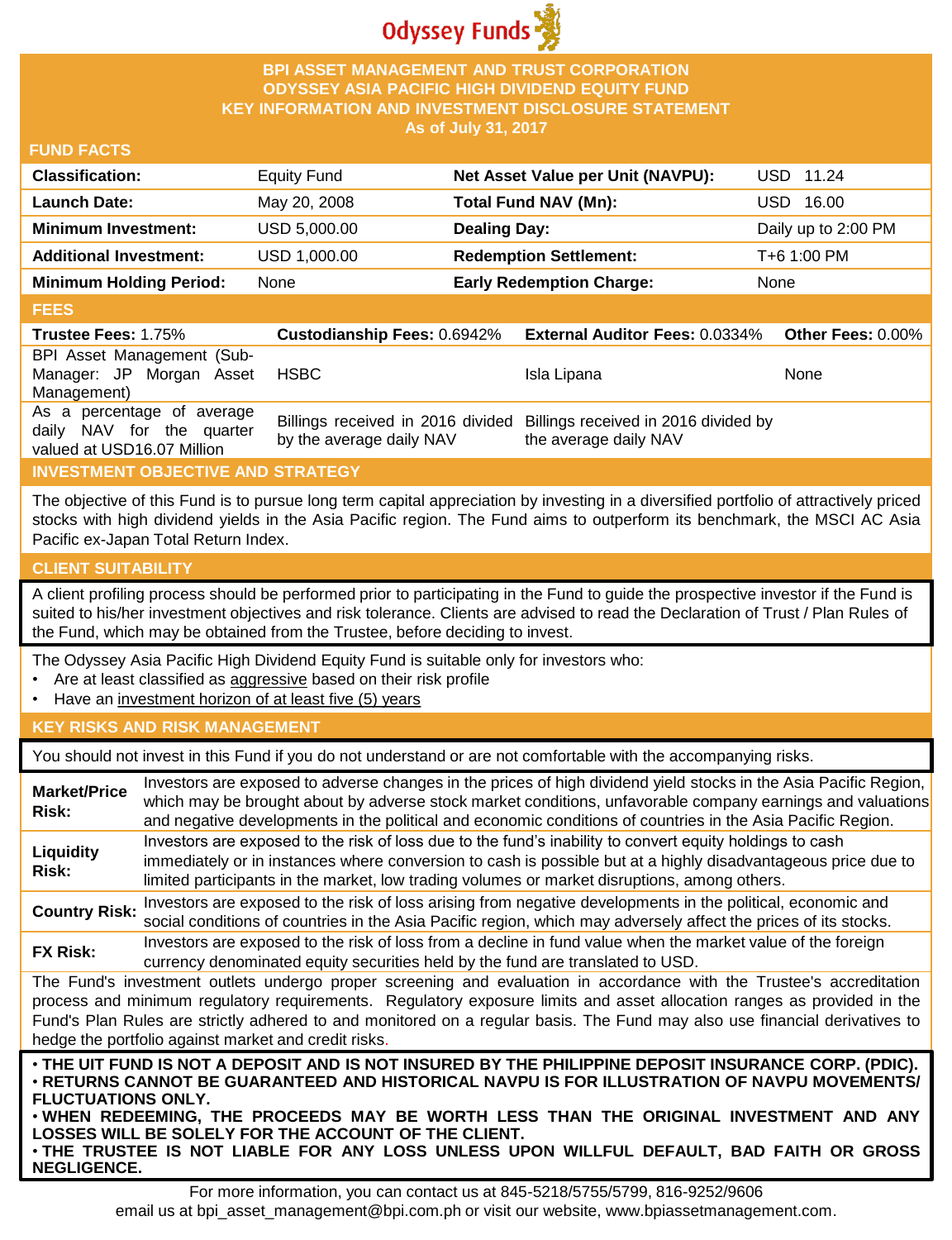## **FUND PERFORMANCE AND STATISTICS AS OF JULY 31, 2017**

(Purely for reference purposes and is not a guarantee of future results)



Benchmark\* : MSCI AC Asia Pacific ex-Japan Total Return Index

| <b>CUMULATIVE PERFORMANCE (%) 1</b>    |            |       |         |             |         |                   |
|----------------------------------------|------------|-------|---------|-------------|---------|-------------------|
|                                        | 1 mo       | 3 mos | 6 mos   | <b>1 YR</b> | 3 YRS   | S.I. <sup>5</sup> |
| Fund                                   | 3.69       | 5.74  | 12.96   | 12.63       | 4.85    | 12.40             |
| <b>Benchmark</b>                       | 5.16       | 9.80  | 19.10   | 24.47       | 13.08   | 39.04             |
| <b>ANNUALIZED PERFORMANCE (%) 1</b>    |            |       |         |             |         |                   |
|                                        | 1 YR       | 2 YRS | 3 YRS   | 4 YRS       | 5 YRS   | S.I. <sup>5</sup> |
| Fund                                   | 12.63      | 5.60  | 1.59    | 3.91        | 4.25    | 1.28              |
| <b>Benchmark</b>                       | 24.47      | 11.43 | 4.18    | 7.75        | 7.71    | 3.65              |
| <b>CALENDAR YEAR PERFORMANCE (%) 1</b> |            |       |         |             |         |                   |
|                                        | <b>YTD</b> | 2015  | 2014    | 2013        | 2012    | 2011              |
| Fund                                   | 17.21      | 3.45  | $-9.91$ | 7.08        | $-5.41$ | 21.10             |
| <b>Benchmark</b>                       | 26.60      | 6.18  | $-9.47$ | 3.71        | 2.65    | 22.75             |

#### **PORTFOLIO COMPOSITION**

| <b>Allocation</b>                      | % of Fund     |
|----------------------------------------|---------------|
| Equities                               | 95.46         |
| Cash                                   | 5.14          |
| Time deposits and money market         |               |
| Other receivables - net of liabilities | $-0.60$       |
| <b>Top Five Sector Holdings</b>        | % of Equities |
| Financials                             | 37.65         |
| Industrials                            | 11.76         |
| Utilities                              | 11.26         |
| Information Technology                 | 8.31          |
| Energy                                 | 6.79          |
| <b>Top Five Country Weightings</b>     | % of Equities |
| China                                  | 24.63         |
| Australia                              | 18.23         |
| Hong Kong                              | 15.94         |
| Korea                                  | 10.91         |
| Taiwan                                 | 10.81         |

| <b>NAVPU over the past 12 months</b>     |         |
|------------------------------------------|---------|
| Highest                                  | 11.32   |
| Lowest                                   | 9.57    |
| <b>STATISTICS</b>                        |         |
| Portfolio Beta                           | 0.90    |
| Volatility, Past 1 Year (%) <sup>2</sup> | 9.34    |
| Sharpe Ratio <sup>3</sup>                | 1.29    |
| Information Ratio <sup>4</sup>           | $-2.31$ |
| Current Number of Holdings               | 69      |

## <sup>1</sup>Returns are net of fees.

<sup>2</sup>Measures the degree to which the Fund fluctuates vis-à-vis its average return over a period of time.

<sup>3</sup>Used to characterize how well the return of a Fund compensates the investor for the level of risk taken. The higher the number, the better.

<sup>4</sup>Measures reward-to-risk efficiency of the portfolio relative to the benchmark. The higher the number, the higher the reward per unit of risk.

<sup>5</sup>Since inception.

6 Includes accrued income, investment securities purchased, accrued expenses, etc.

\*Declaration of Trust is available upon request through branch of account.

## **TOP TEN HOLDINGS**

| % of Equities |
|---------------|
| 5.62          |
| 5.40          |
| 5.26          |
| 5.23          |
| 3.87          |
| 3.85          |
| 3.67          |
| 3.63          |
| 2.93          |
| 2.91          |
|               |

# **RELATED PARTY TRANSACTIONS\***

The Fund has no transactions and outstanding investments with entities related to BPI Asset Management and Trust Corporation (BPI AMTC).

\* Related party in accordance with BPI AMTC's internal policy.